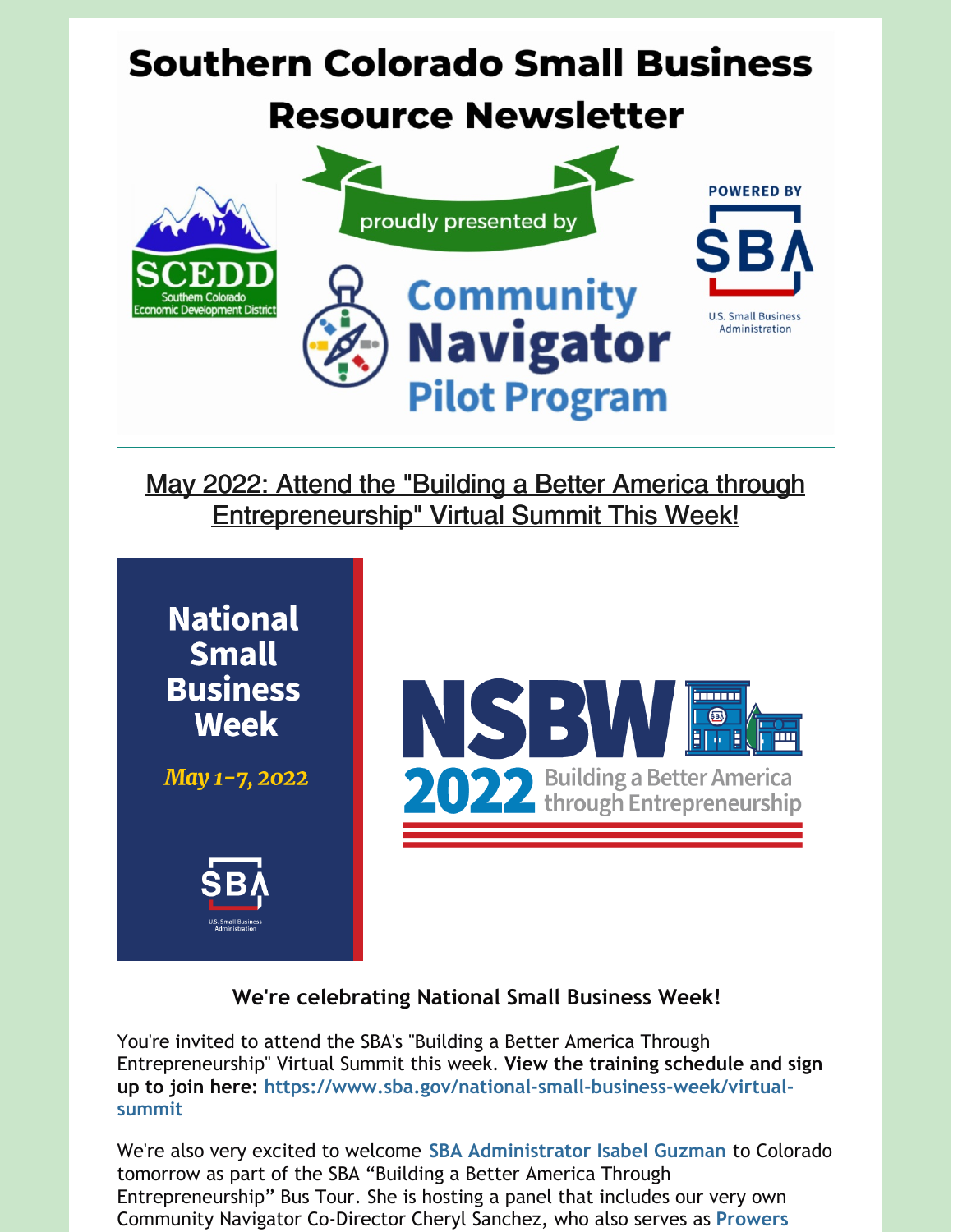**Economic Prosperity** Executive Director among the many hats she wears.

We look forward to discussing the connectivity and collaboration our Community Navigator program is fostering throughout Southern Colorado to cultivate more equity and services for our regional underserved small business community.

## **Small Business Funding Opportunities**



Contact the Navigator Program [HERE](https://bit.ly/2022-Navigator-Client-Intake-Form) if you'd like assistance with any of these opportunities.

SBA NSBW Virtual Summit: Tuesday, May 3 @ 2:30 p.m. to 3:10 p.m. MST - "Securing Capital for Your Small Business - An Overview of SBA [Programs"](https://onlinexperiences.com/scripts/Server.nxp?LASCmd=AI:4;F:QS!10100&ShowUUID=D3562669-A93F-42F9-A310-0AB7975259F8) REGISTER **HERE** 

#### NeighborWorks Southern Colorado:

As our access to capital Navigator, check out their programs [HERE](https://nwsoco.org/what-we-do/community-lending/business-loans.html). Stay tuned for more opportunities as their new federally designated Community Financial Development Institution (CDFI) status develops!

Energize Colorado: Gap Fund: Coming Soon! The Energize Community Program (ECP) Gap Fund loans open this month for



## **Trainings For Your Small Business Toolbox**

*REGISTRATION IS REQUIRED.*

Every first Friday of the month through November, join the **Brown Bag Seminar Series** to learn marketing skills to help your business and the opportunity to access related technical assistance counseling. Register at [www.southerncoloradosbdc.org](http://www.southerncoloradosbdc.org)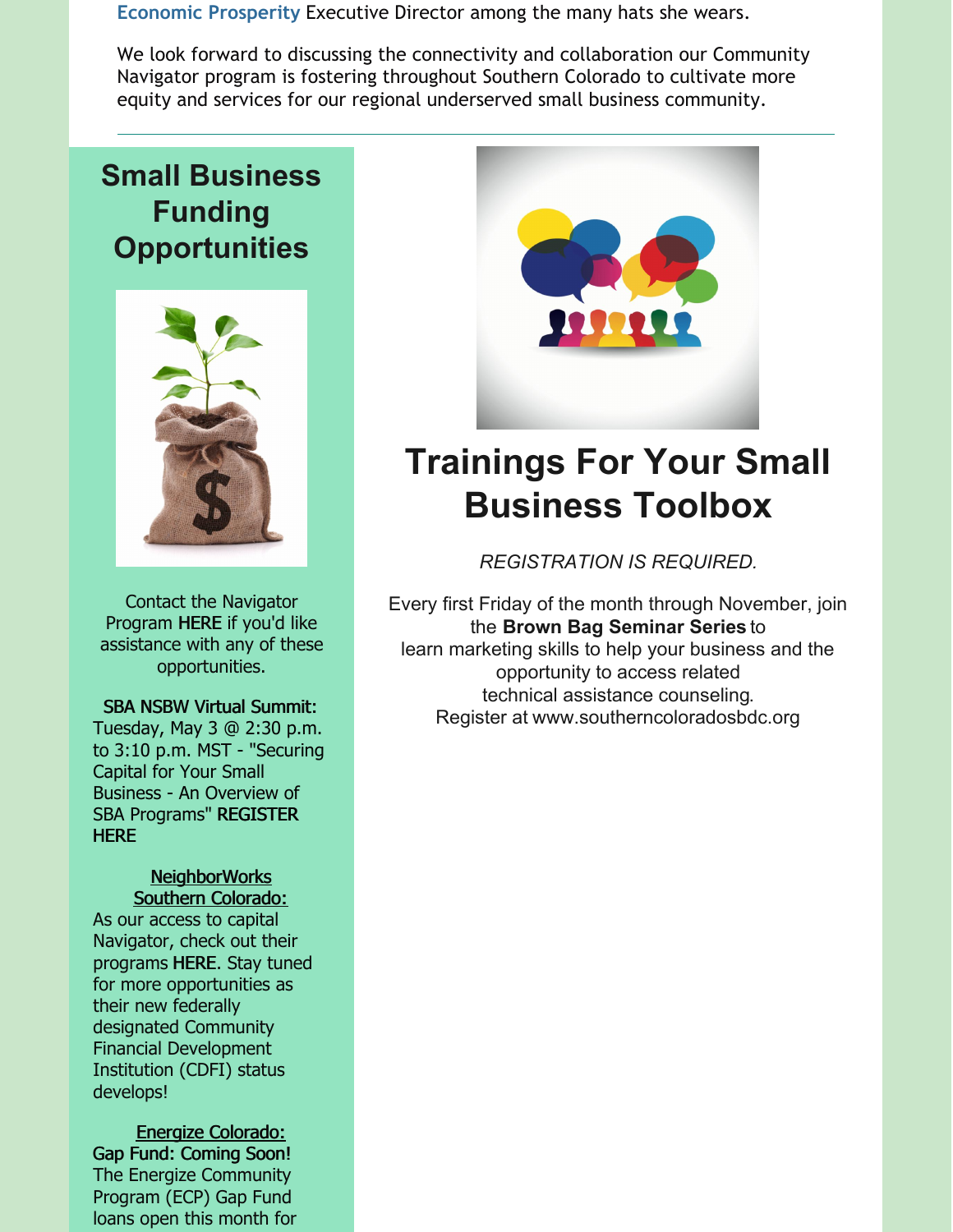small businesses located across East Colfax, Southwest Denver, Pueblo, and the childcare industry (statewide). These lowinterest loans provide up to \$20k with a three-year [repayment](https://www.startupspace.app/dynamic-survey/MTU2NA==?utm_source=website&utm_medium=partners&utm_campaign=reg_form#googtrans(en)) term. WAITLIST SIGN UP HERE

Colorado Enterprise Fund:

CEF will also have more funding opportunities opening up this year. Check out their current programs [HERE](https://coloradoenterprisefund.org/Loans).

Grants: The Colorado BIPOC Micro Equity Fund supports the growth and resiliency of Black, Indigenous, and People Of Color (BIPOC) owned businesses through patient equity-like investments designed to feel like friends and family capital. Learn more [HERE](https://www.liscstrategicinvestments.org/co-bipoc-micro-equity-fund).

The Colorado Community [Revitalization](https://oedit.colorado.gov/colorado-community-revitalization-grant) Grant provides gap funding for projects in creative districts, historic districts, main streets or neighborhood commercial centers. Applications are open and accepted on a rolling basis.

#### Colorado Office of Economic Development & International Trade (OEDIT):

-Browse an OEDIT program & funding overview [HERE](https://oedit.colorado.gov/programs-and-funding?Programs%5B0%5D=i_am_looking_for_%3Afinancial support)

-Rural Jump Start Program: If a business is located in a [Rural-Jump](https://oedit.colorado.gov/rural-jump-start-grant-and-tax-credit#rjscounties) Start zone, businesses can receive up to \$20,000 as a newly established business and up to \$2,500 per new hire. (Eligible counties: Fremont, Huerfano, Las Animas, Otero, Prowers, Pueblo)

If a business is located in a Tier 1 Just [Transition](https://oedit.colorado.gov/rural-jump-start-grant-and-tax-credit#justtransitioncounties)

## **SAVE THE DATE Brown Baa Seminar Series**

| Date & Time                       | Location                            | <b>Topic</b>                  |
|-----------------------------------|-------------------------------------|-------------------------------|
| May 6th                           | <b>SBDC</b>                         | Facebook & Instagram          |
| 11:00AM - 12:30PM                 | 121 W City Center Dr                | Reels, Posts, Stories         |
| June 3rd                          | <b>SRDC</b>                         | Product                       |
| 11:00AM - 12:30PM                 | 121 W City Center Dr                | <b>Photo/Video Shoots</b>     |
| July 1st                          | <b>SBDC</b>                         | Social Media                  |
| 11:00AM - 12:30PM                 | 121 W City Center Dr                | <b>Ad Optimization</b>        |
| August 5th                        | <b>SBDC</b>                         | Marketing &                   |
| 11:00AM - 12:30PM                 | 121 W City Center Dr                | <b>Communications Plan</b>    |
| September 2nd                     | <b>SBDC</b>                         | <b>Using YouTube for Your</b> |
| 11:00AM - 12:30PM                 | 121 W City Center Dr                | <b>Business</b>               |
| October 7th                       | <b>SBDC</b>                         | Marketing, Advertising,       |
| 11:00AM - 12:30PM                 | 121 W City Center Dr                | Sales, & PR                   |
| November 4th<br>11:00AM - 12:30PM | <b>SBDC</b><br>121 W City Center Dr | <b>Client Targeting</b>       |
| December 2nd                      | <b>SBDC</b>                         | Objections vs.                |
| 11:00AM - 12:30PM                 | 121 W City Center Dr                | Complaints                    |
| January 6th                       | <b>SBDC</b>                         | Podcasts, Presentations,      |
| 11:00AM - 12:30PM                 | 121 W City Center Dr                | Videos, & Blogging            |
| February 3rd<br>11:00AM - 12:30PM | <b>SBDC</b><br>121 W City Center Dr | <b>Website Optimization</b>   |

\*All classes will have a virtual and in person attendance option\* Register at: www.southerncoloradosbdc.org



This program is funded through a grant with the U.S. Small Business Administration. All opinions, conclusions, and/or mendations expressed herein are those of the author(s) and do not necessarily reflect the views of the SBA.

## **Counseling Opportunities for Support from Experts**

The Community Navigator Program is offering **QuickBooks financial software training/counseling sessions May 17 and May 27.** Registration is required. Email info@scedd.com to let us know you want to sign-up for this opportunity.

# **About Our Consortium**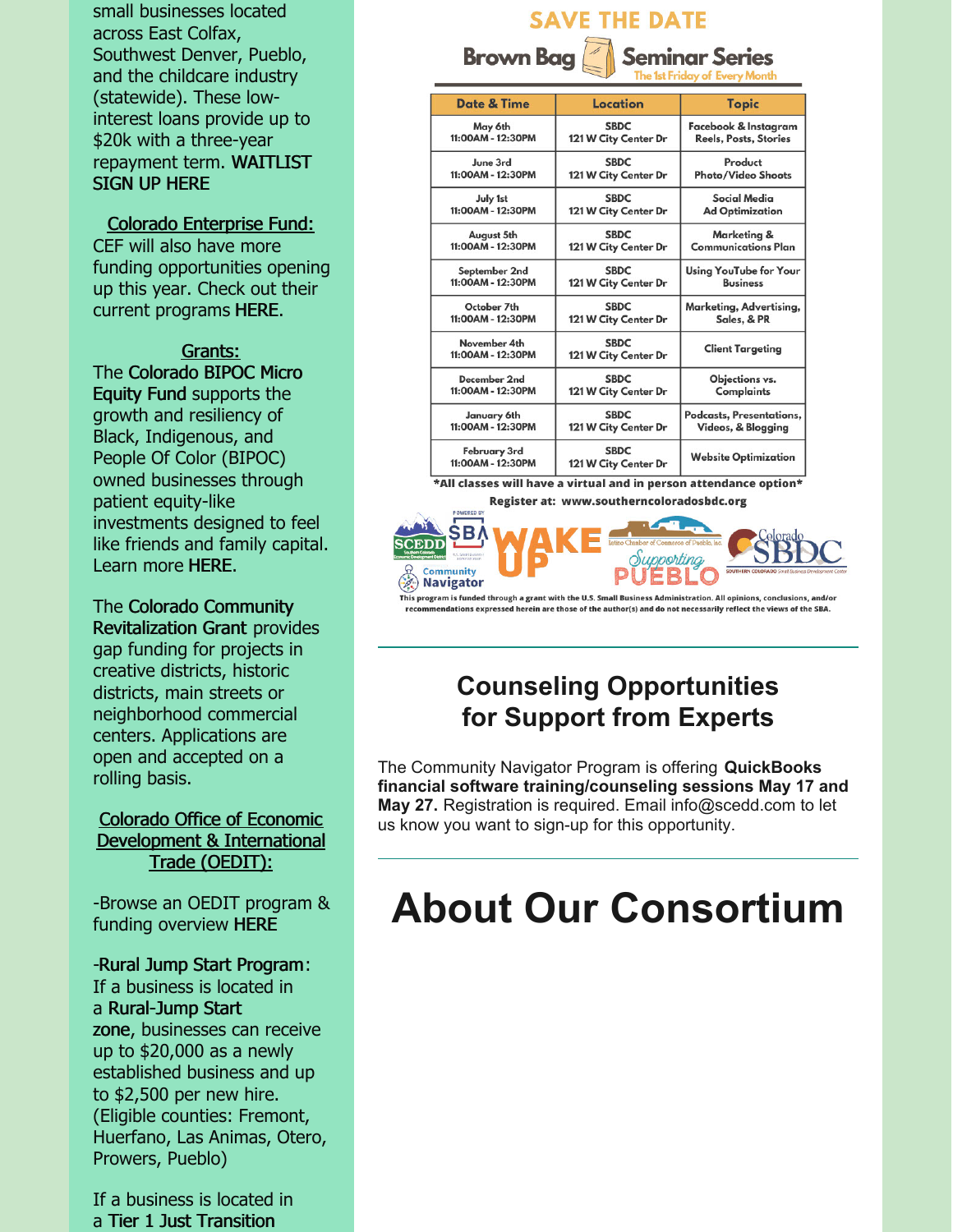community, businesses can receive up to \$40,000 as a newly established business and up to \$5,000 per new hire. (Eligible county: Pueblo)



The Community Navigator Pilot Program meets underserved Southern Colorado small business entrepreneurs where they are to assess their needs and cover resource gaps to help them sustain, or grow, their venture.

Clients are connected to training, counseling, and access to capital – at no cost – via the Community Navigator consortium of service providers. Contact the Community Navigator program via info@scedd.com or call 719-545-8680.

We are proud to work alongside the following members of our Community Navigator consortium to provide small business service and bring more prosperity to Southern Colorado: Pueblo Corporate College, NeighborWorks Southern Colorado (the region's first federally designated Community Development Financial Institution - CDFI), Boyd's Bookkeeping & Administrative Services, the Latino Chamber of Commerce of Pueblo, Inc., the Pueblo Arts Alliance and Digital Hart Media.

## **More News & Resources from the SBA**

Federal Resources for Small Businesses Tax Preparation Help- [Learn](https://www.covid-sb.org/resource/tax-credit-filing) more here

SBA Brown Bagged Lunch Sessions hosted by SBA Colorado and Mi Casa Resource Center, May